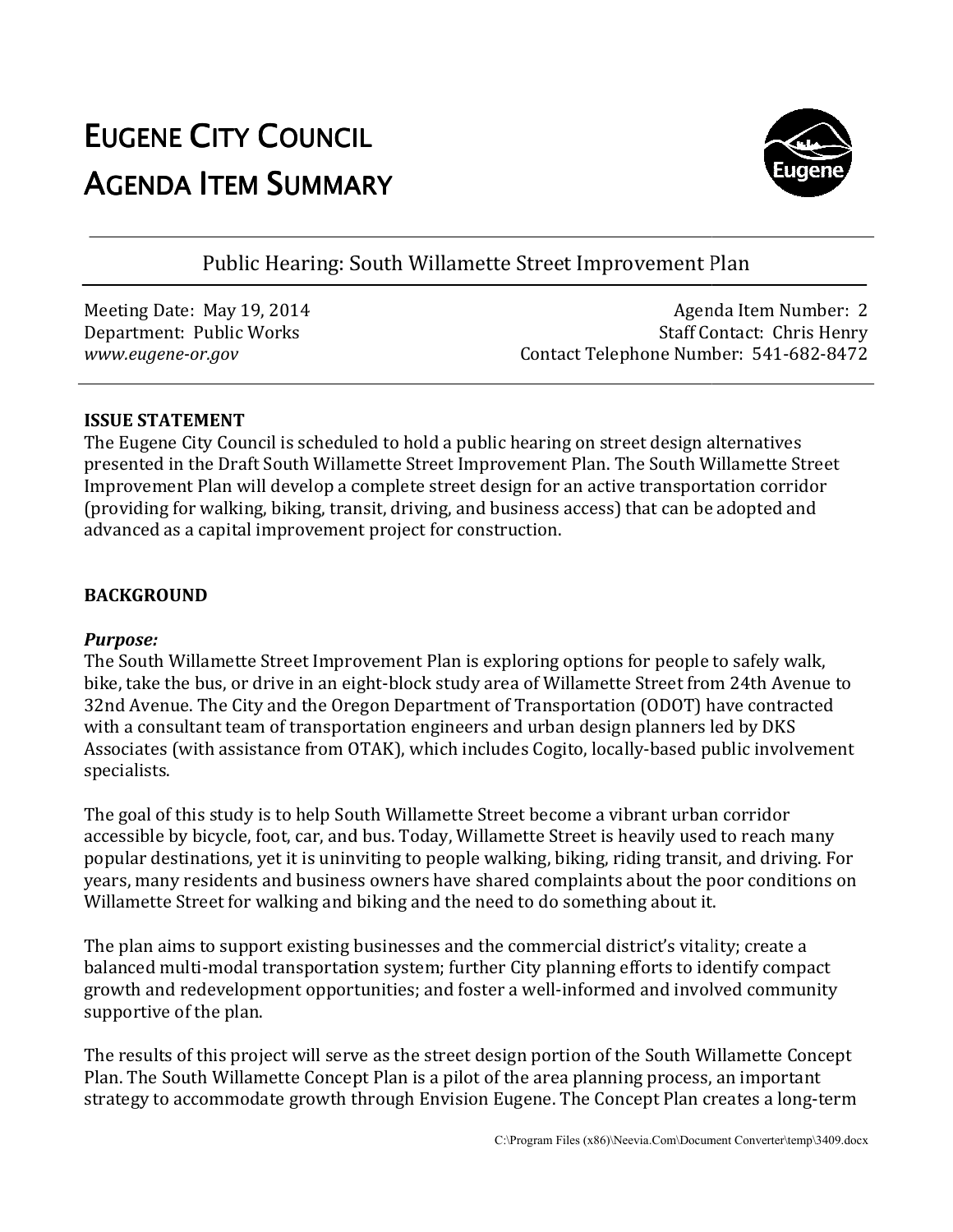vision and identifies tools for realizing that vision in the South Willamette area. One important goal of the Concept Plan is to create a neighborhood where services for residents are available within a "20-Minute" walk, and that the street functions for a variety of users. The timing of the South Willamette Street Improvement Plan is good because it melds with the South Willamette Concept Plan, and needed pavement preservation work recently identified in the 2012 Bond Measure to Fix Streets and Fund Bicycle and Pedestrian Projects.

#### *Public Process:*

In August of 2012, the project team began by talking with stakeholders in small groups, including property and business owners, bicycle, pedestrian and transit advocates, and neighborhood leaders from Friendly, Crest, South Eugene, and Amazon neighborhood associations. Based on knowledge gained, in September two robust focus groups were organized (one based on business; and another based on users of cars, walking, bus, and bike) to hear more about people's concerns, preferences and flexibilities towards identified corridor issues. In October, traffic count data was collected (when UO and LCC campuses were active) and an Existing Conditions Report was prepared. In November, over 150 participants attended the first Community Forum where they heard the results of recent traffic studies, explored alternatives, and the project team listened to community priorities for future improvements.

A second Community Forum was held in February 2013 to evaluate the alternatives that were prepared in response to earlier community conversations. Following the February Community Forum, the project team narrowed the number of alternatives down to three and performed more detailed transportation analysis.

The third, and final, Community Forum was held in June 2013. Participants were asked to help rank and refine the street design alternatives following a presentation of transportation analysis and group discussion. An online survey was also available to hear the preferences of those who were not able to attend the Community Forum.

Staff provided updates on the process to the Eugene City Council on January 28 and June 19, 2013, and presented the Draft South Willamette Street Improvement Plan on April 16, 2014. Staff also met with the Eugene Planning Commission twice, on November 4, 2013, and again on April 7, 2014, to discuss the South Willamette Street Improvement Plan and Economic Study respectively. The May 19, 2014, public hearing was announced to the project interested parties list by email and also on the project website.

# *Consultant Project Team Recommendation:*

On October 2, 2013, an executive summary of the Draft South Willamette Street Improvement Plan and consultant project team recommendation was shared in two meetings with stakeholder groups. The consultant team will provide details of the street design alternatives in their presentation.

The Eugene City Manager has endorsed a triple-bottom-line approach to sustainability and analysis for City projects and programs providing for consideration of people, the planet, and prosperity (or equity, environment, and economy). In development of the Draft Eugene Transportation System Plan (Draft TSP), the Transportation Community Resource Group (TCRG)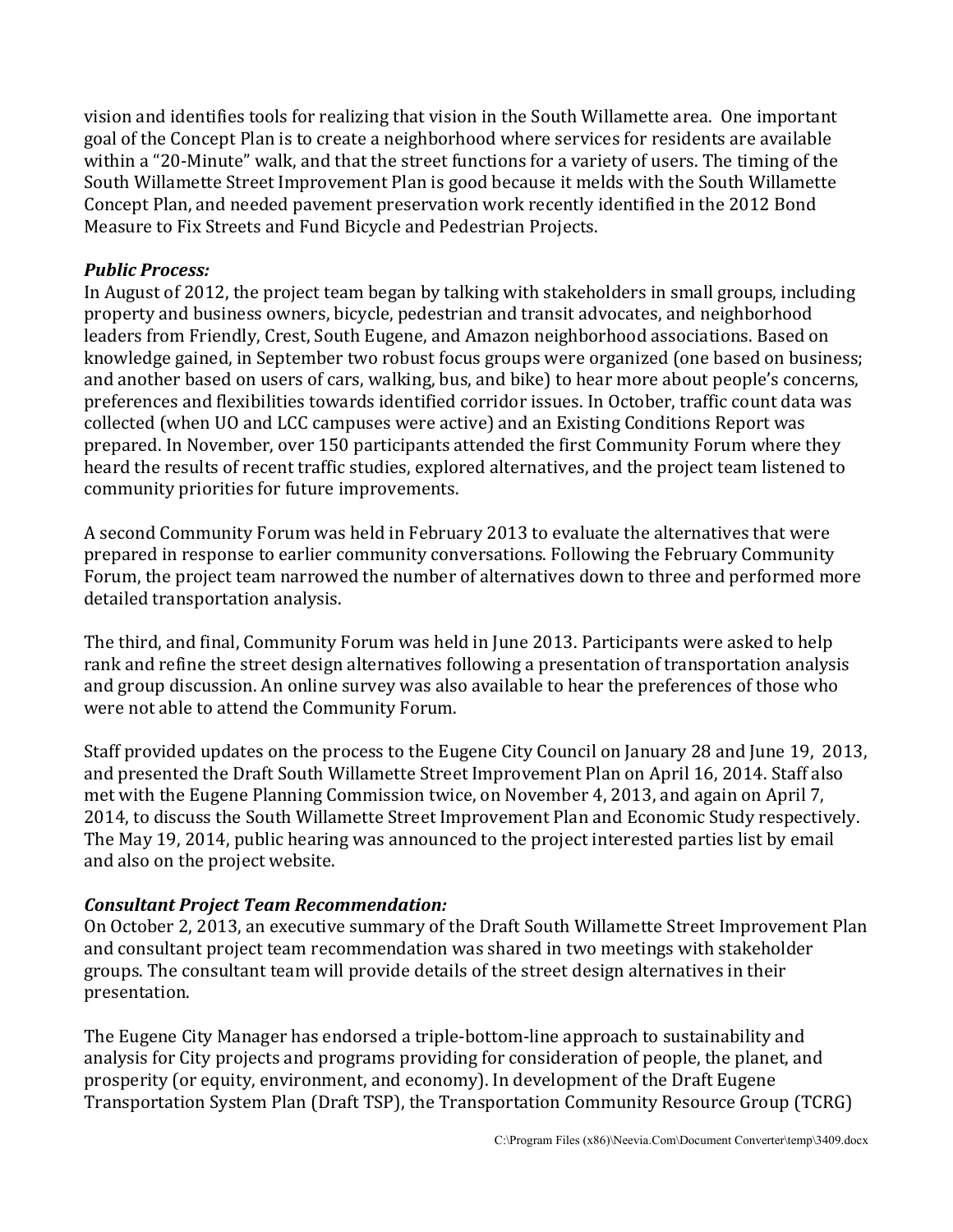extensively vetted a sustainability rating system based on a triple-bottom-line analysis. The South Willamette Street Improvement Plan adapted the TCRG sustainability work to develop screening criteria for qualitative assessment of the roadway alternatives. The results of the sustainability screening are included in the Draft South Willamette Street Improvement Plan and helped to inform the consultant project team recommendation.

In weighing all the considerations identified in the Draft South Willamette Street Improvement Plan, the community feedback and technical analysis, **the consultant project team finds that Alternative #3 (3‐lanes with Bike Lanes) represents the best solution for South Willamette Street.**

#### *Coordination with Envision Eugene:*

As previously stated, the results of the South Willamette Street Improvement Plan will serve as the street design portion of the South Willamette Concept Plan, a pilot of the area planning process for Envision Eugene. The Concept Plan includes a long-term vision for redevelopment of the streetside character of Willamette Street that is compatible with the South Willamette Street Improvement Plan alternatives. Staff will be working with the Eugene Planning Commission, as part of the Concept Plan implementation, to develop a systematic approach in the Eugene Code to address how accesses along the street are managed over time. Those discussions are anticipated to be coming soon to the Eugene Planning Commission followed by Eugene City Council adoption at a later date.

#### *Resources:*

The South Willamette Street Improvement Plan is being managed by the City of Eugene and is funded with a grant from the Transportation and Growth Management program of the Oregon Department of Transportation.

More details of the project and public involvement process are available at: [http://www.eugene](http://www.eugene-or.gov/SWillametteStreet)[or.gov/SWillametteStreet](http://www.eugene-or.gov/SWillametteStreet)

#### **RELATED CITY POLICIES**

During their deliberations, the Eugene City Council will have an opportunity to consider the policy context surrounding the South Willamette Street Improvement Plan. The council may choose to affirm existing policies, balance potential conflicts between policies, approve potential changes to existing policies or enact new policies.

# **TransPlan (2002)**

#### **System‐Wide Policy #4: Neighborhood Livability**

*Support transportation strategies that enhance neighborhood livability.*

#### **Roadway Policy #1: Mobility and Safety for all Modes**

*Address the mobility and safety needs of motorists, transit users, bicyclists, pedestrians, and the needs of emergency vehicles when planning and constructing roadway system improvements.*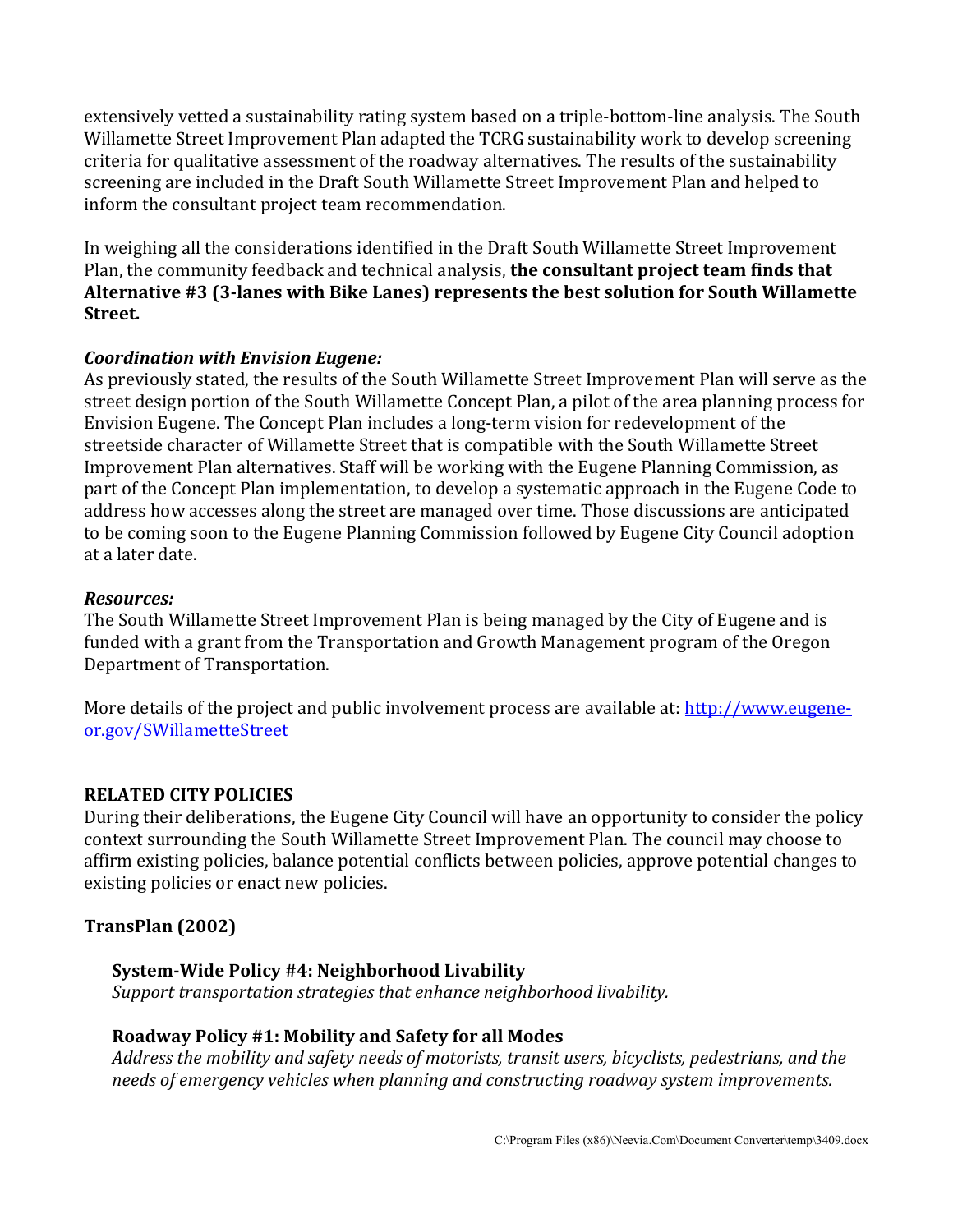#### **Roadway Policy #2: Motor Vehicle Level of Service**

- *1. Use motor vehicle level of service standards to maintain acceptable and reliable performance on the roadway system.*
- *2. Acceptable and reliable performance is defined by the following levels of service under peak hour traffic conditions: Level of Service E within Eugene's Central Area Transportation Study (CATS) area, and Level of Service D elsewhere.*

### **Roadway Policy #4: Access Management**

*Manage the roadway system to preserve safety and operational efficiency by adopting regulations to manage access to roadways and applying these regulations to decisions related to approving new or modified access to the roadway system.* 

# **Bicycle Policy #1: Bikeway System and Support Facilities**

*Construct and improve the region's bikeway system and provide bicycle system support facilities for both new development and redevelopment/expansion.* 

#### **Bicycle Policy #2: Bikeways on Arterials and Collectors**

*Require bikeways along new and reconstructed arterial and major collector streets.* 

#### **Bicycle Policy #4: Implementation of Priority Bikeway Miles**

*Give funding priority (ideally within the first three to five years after adoption of TransPlan subject to available funding) to stand-alone bikeway projects that are included in the definition of "Priority Bikeway Miles" and that increase the use of alternative modes.* 

#### **Pedestrian Policy #1: Pedestrian Environment**

*Provide for a pedestrian environment that is well integrated with adjacent land uses and is designed to enhance the safety, comfort, and convenience of walking.* 

# **Goods Movement Policy #1: Freight Efficiency**

*Support reasonable and reliable travel times for freight/goods movement in the Eugene-Springfield region.* 

# **Finance Policy #5: Short‐Term Project Priorities**

*Consider and include among short-term project priorities, those facilities and improvements that support mixed-use, pedestrian-friendly nodal development and increased use of alternative modes.* 

**Priority Bikeway System Project #296** – Striped bike lanes, Willamette Street from 18th Avenue to 32nd Avenue (unprogrammed).

# **Eugene Pedestrian Bicycle Master Plan (2012)**

**Policy 1.1:** *Make bicycling and walking more attractive than driving for trips of two miles or less.* 

**Policy 1.2:** *Increase pedestrian and bicycle connectivity between existing residential*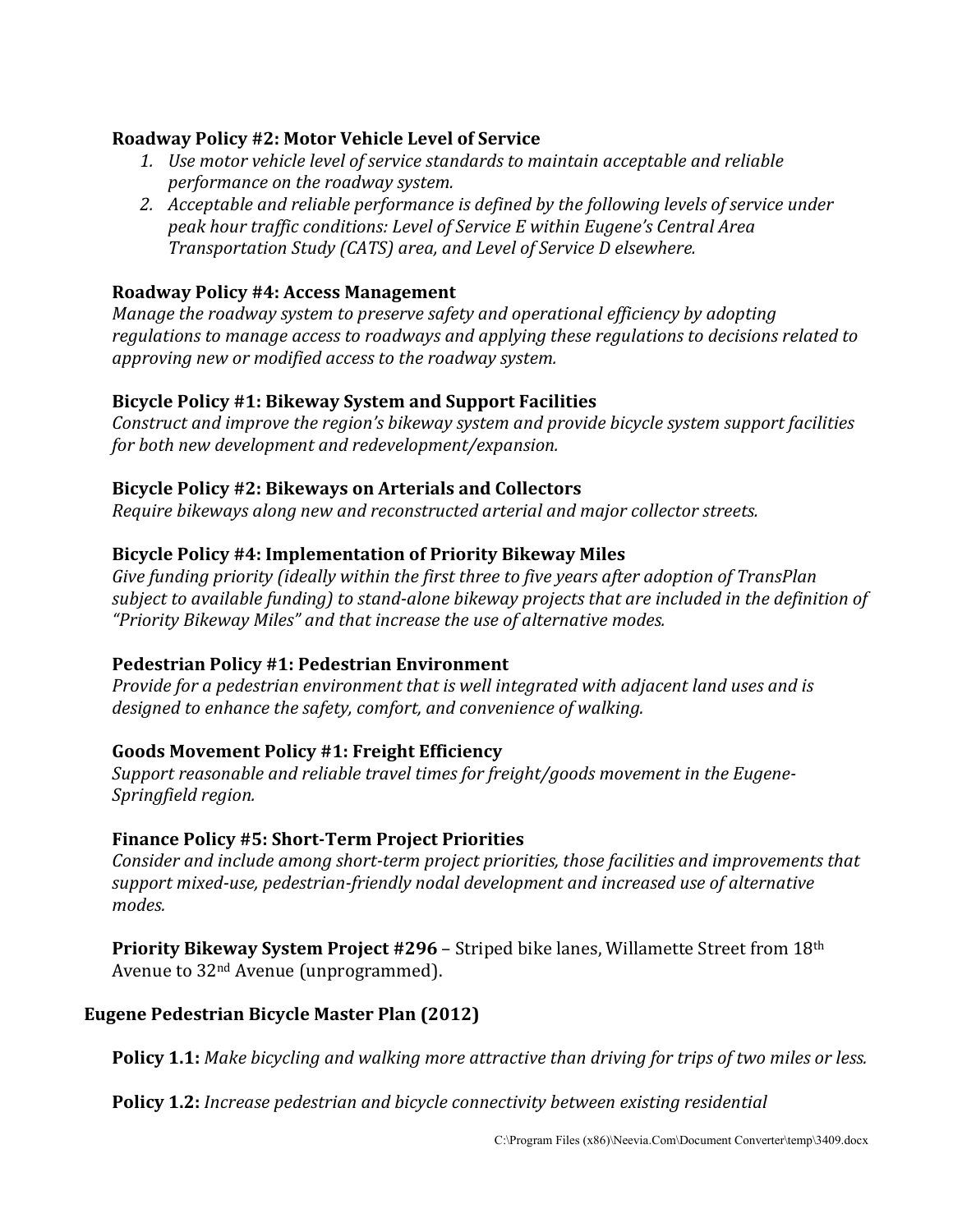*neighborhoods and nearby commercial areas, parks, and schools.* 

**Policy 1.5:** *Construct high-quality pedestrian and bicycle infrastructure to provide safer, more appealing and well-connected facilities.* 

**Policy 1.6:** *Build pedestrian and bicycle facilities on new roadways, and retrofit older roadways to complete the pedestrian and bicycle system, using routes and facility designs identified in this plan.* 

**Policy 1.7:** *Construct bikeways along new and reconstructed arterial and major collector streets.* 

**Policy 2.1:** *Continually improve bicycling and walking comfort and safety through design, operations and maintenance including development of "low stress" bikeways to attract new cyclists.* 

**Policy 3.6:** *Improve the quality of the pedestrian environment by including facilities such as planter strips and street trees in the design or reconstruction of streets and consider preservation of existing trees whenever practicable.* 

**20‐Minute Neighborhoods Program:** *Development of a 20-Minute Neighborhoods Program is considered a key implementation step of the Climate and Energy Action Plan. 2- minute neighborhoods are places where people can easily walk or bike to key destinations such as grocery stores, other retail establishments, parks and schools. Coordination between implementation of the Pedestrian and Bicycle Master Plan and the 20-Minute Neighborhoods Program will be critical to the success of both. The 20-Minute Neighborhoods Program should be one factor that is considered when determining project funding priorities.* 

**Bike Lane Project #31** – Willamette Street from 17th Avenue to 32nd Avenue.

**Bike Boulevard Project #397** – Portland Alley from W24th Avenue to W27th Avenue.

**Bike Boulevard Project #458** – E 29th Place/Pearl Street/E 28th Avenue/High Street/E 27th Avenue from Amazon Parkway to Willamette Street.

# **Envision Eugene (2012)**

# **7 Pillars of Envision Eugene (partial list)**

- *Provide ample economic opportunities for all community members*
- *Plan for climate change and energy uncertainty*
- *Promote compact urban development and efficient transportation options*
- *Protect, repair, and enhance neighborhood livability*
- *Provide for adaptable, flexible, and collaborative implementation*